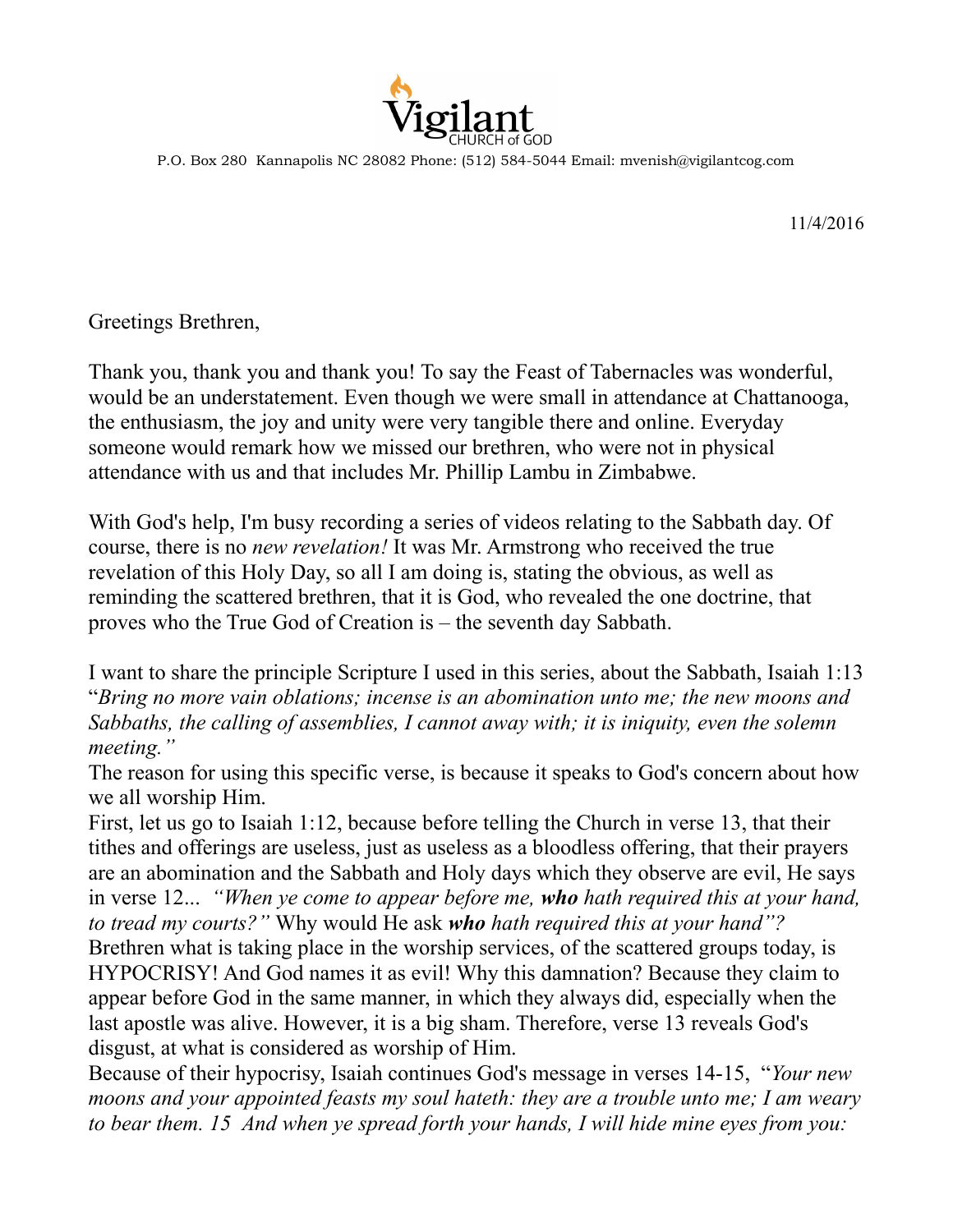*yea, when ye make many prayers, I will not hear: your hands are full of blood".* By God saying, *"your hands are full of blood",* is proof of their guilt. But guilt of what?

The work that is set before us, is a battle against *gross* liberalism, in the scattered Churches of God. This liberalism, has kept the Body of Christ scattered and trapped, within these groups and being deceived by their leaders.

In 1981 Worldwide News, Mr. Armstrong wrote, **"How subtly Satan used MAKEUP to start the Church off the track".** With a subtitle, **"How Satan began injecting liberalism into God's" Church***".* In that article (It is on our website) Mr. Armstrong asked, *"Do you think that same wily Satan could not deceive people in God's Church today? Of all the people on earth, WE are the very ones he wants most to deceive. He*  has the rest of the world deceived already. And remember a deceived person does not *know he is deceived - else he would not BE deceived!"* 

This deception has affected the worship services of these groups, many woman wear make-up to their services, many wear pantsuits or skirts that are far too short. The living Church of God led by an Evangelist, Roderick Meredith, allows some of their services to be held in a Masonic Lodge, Church of God a Worldwide Association, allows some of their services to take place in a Protestant Church. But the real, but subtle liberalism, is the watering down and rejections of God's Truth.

In **Isa 1:16,** "*Wash you, make you clean; put away the evil of your doings from before mine eyes; cease to do evil; 17 Learn to do well; seek judgment, relieve the oppressed, judge the fatherless, plead for the widow".*

This talks to us as well, because our services have to be conducted in a manner that pleases God. None of our ladies wear make-up and we do not meet in a Synagogue of Satan, our conversation on the Sabbath is mostly Biblical, because we are free to talk and discuss Scripture, we are free to encourage and inspire one another. However, we must be careful when applying what Paul wrote, "*Let us hold fast the profession of our faith without wavering; (for he is faithful that promised;) 24 And let us consider one another to provoke unto love and to good works"* (Hebrews 10:23). Or... *"Brethren, if a man be overtaken in a fault, ye which are spiritual, restore such an one in the spirit of meekness; considering thyself, lest thou also be tempted. 2 Bear ye one another's burdens, and so fulfill the law of Christ"* (Galatians 6:1-2).

These Scripture could lead us into thinking, we are free to teach. Be careful brethren, that must not happen, only the ministry have that responsibility, to teach. "*And he gave some, apostles; and some, prophets; and some, evangelists; and some, pastors and teachers; 12 For the perfecting of the saints, for the work of the ministry, for the edifying of the body of Christ: 13 Till we all come in the unity of the faith, and of the knowledge of the Son of God, unto a perfect man, unto the measure of the stature of the fullness of Christ* (Ephesians 4:11). The reason, because God placed them in that position, so that *"... we all come in the unity of the faith, and of the knowledge of the Son of God, unto a perfect man, unto the measure of the stature of the fullness of Christ: That we henceforth be no more children, tossed to and fro, and carried about*